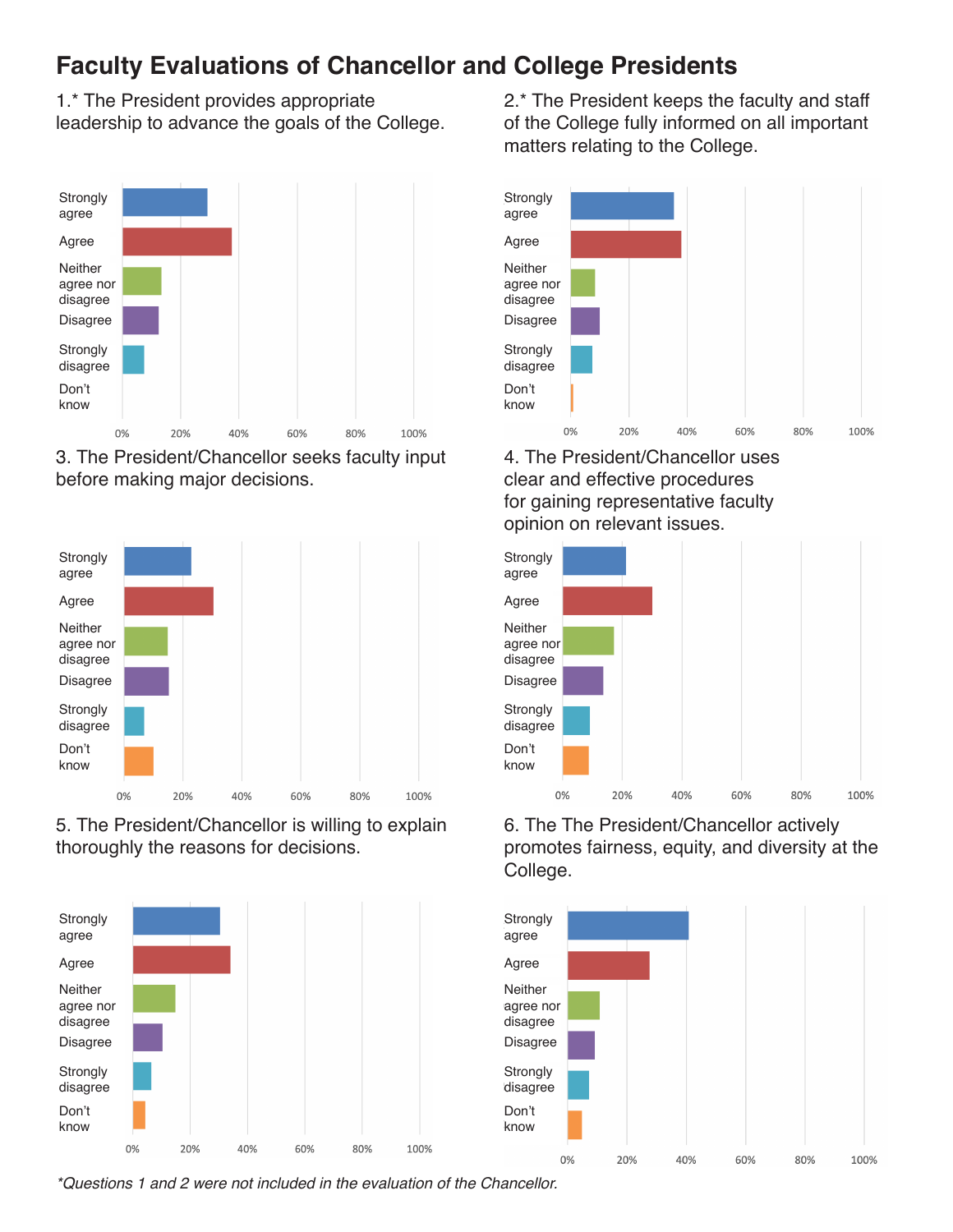## **Faculty Evaluations of Chancellor and College Presidents**

7. The President/Chancellor relates well to employees, is open to suggestions, communicates openly with faculty, and



9. The President/Chancellor is...

8. The President/Chancellor is accessible to the College community (e.g., responds to e-mails and phone calls in a timely manner) and available to faculty and staff when needed.







11. The President/Chancellor is...



12. The President/Chancellor is...